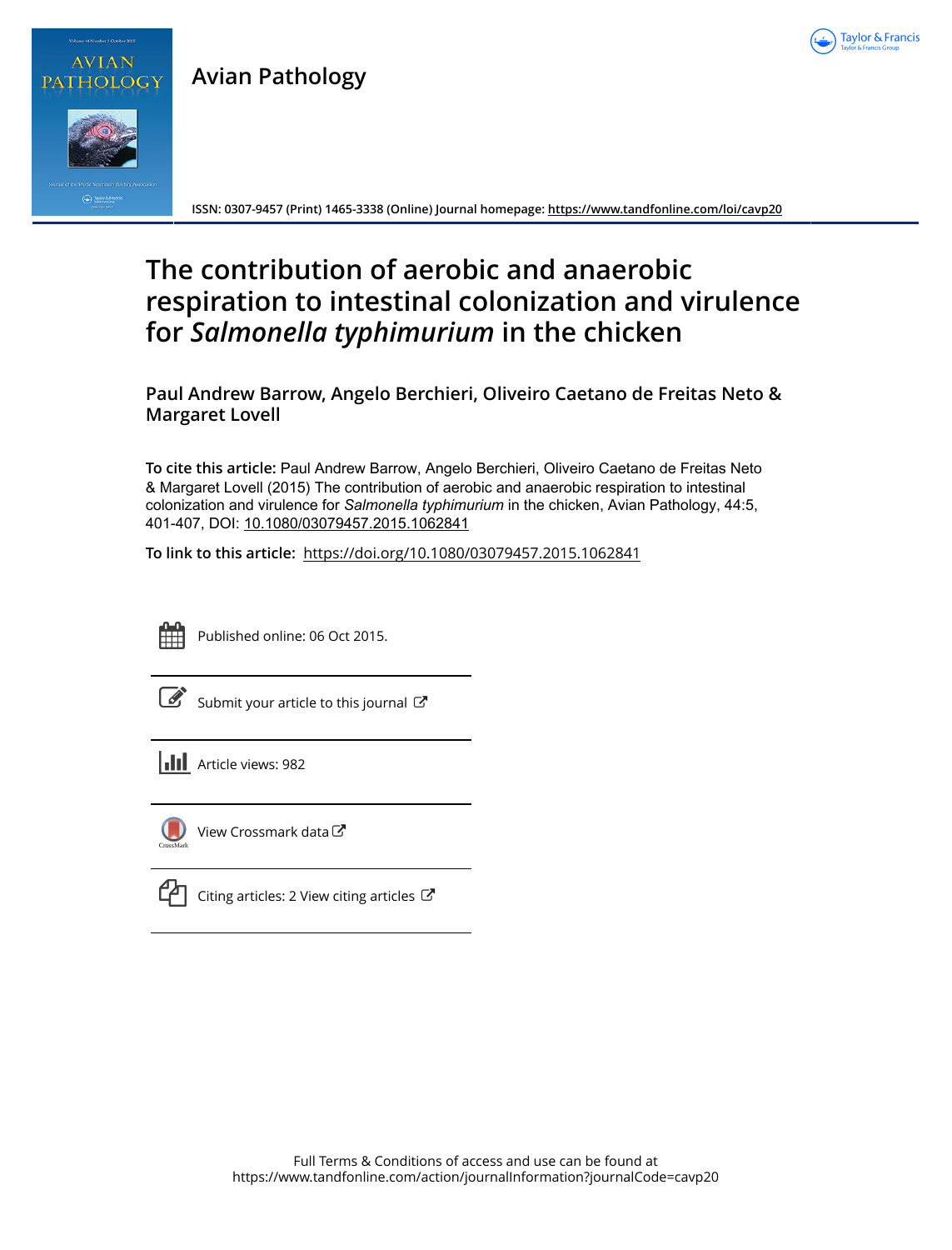# ORIGINAL ARTICLE



# The contribution of aerobic and anaerobic respiration to intestinal colonization and virulence for Salmonella typhimurium in the chicken

Paul Andrew Barrow<sup>1\*</sup>, Angelo Berchieri<sup>2</sup>, Oliveiro Caetano de Freitas Neto<sup>3</sup>, and Margaret Lovell<sup>1</sup>

<sup>1</sup>School of Veterinary Medicine and Science, University of Nottingham, Loughborough, UK, <sup>2</sup>Departament of Veterinary Pathology, Faculdade de Ciências Agrárias e Veterinárias, Univ Estadual Paulista, São Paulo, Brazil, and <sup>3</sup>Department of Veterinary Sciences, Federal University of Paraíba, Paraíba, Brazil

The basic mechanism whereby *Salmonella* serovars colonize the chicken intestine remains poorly understood. Previous studies have indicated that proton-translocating proteins utilizing oxygen as terminal electron acceptor do not appear to be of major importance in the gut of the newly hatched chicken and consequently they would be even less significant during intestinal colonization of more mature chickens where the complex gut microflora would trap most of the oxygen in the lumen. Consequently, alternative electron acceptors may be more significant or, in their absence, substrate-level phosphorylation may also be important to Salmonella serovars in this environment. To investigate this we constructed mutants of Salmonella enterica serovar Typhimurium defective in various aspects of oxidative or substrate-level phosphorylation to assess their role in colonization of the chicken intestine, assessed through faecal shedding, and virulence. Mutations affecting use of oxygen or alternative electron acceptors did not eliminate faecal shedding. By contrast mutations in either pta (phosphotransacetylase) or  $ackA$  (acetate kinase) abolished shedding. The *pta* but not the  $ackA$  mutation also abolished systemic virulence for chickens. An additional *ldhA* (lactate dehydrogenase) mutant also showed poor colonizing ability. We hypothesise that substrate-level phosphorylation may be more important than respiration using oxygen or alternative electron acceptors for colonization of the chicken caeca.

## Introduction

Salmonella enterica serovar Typhimurium and S. Enteriditis are the two S. enterica serovars most frequently associated with human food-poisoning, with 40,828 laboratory confirmed cases in the USA in 2009 and with more than 95,000 cases in the European Union in 2011 (CDC, [2011](#page-6-0); Eurosurveillance editorial team, [2013](#page-6-0)).

Adult (56-week-old), healthy chickens generally show no clinical disease following oral infection with these serovars (Smith & Tucker, [1980](#page-6-0)) with asymptomatic caecal colonization and persistent faecal shedding of organisms, which results in carcass contamination at slaughter (Gast, [2008\)](#page-6-0).

Although considerable progress has been made, the basic mechanism whereby S. enterica serovars colonize the intestine is still poorly understood. Screening randomly generated mutant libraries of S. typhimurium and more directed studies have provided some insights into the bacterial genes required for colonization of chickens which are several weeks old and possess a gut flora (Craven, [1994](#page-6-0); Turner et al., [1998;](#page-6-0) Morgan et al., [2004;](#page-6-0) Chaudhuri et al., [2013](#page-6-0)). Type I and other fimbriae, including Stb, Csg and Sth (Morgan et al., [2004](#page-6-0); Chaudhuri et al., [2013\)](#page-6-0), are thought to be involved in bacterial attachment to the mucosal layer or even epithelial cells. Lipopolysaccharide is also thought to be involved but it is unclear how (Craven, [1994;](#page-6-0) Turner et al., [1998;](#page-6-0) Morgan et al., [2004](#page-6-0)), although a role has been suggested for preventing entrapment in mucin and/or for resistance to bile. Other factors, including some secreted proteins, contribute in different host species but again it is unclear how (Turner et al., [1998](#page-6-0); Morgan et al., [2004\)](#page-6-0). Additionally, global regulatory genes (Methner et al., [2004\)](#page-6-0) and a number of metabolic functions including serine and citrate utilization, together with response to heat shock conditions, appear to contribute to the process in adult birds (Turner et al., [1998;](#page-6-0) Morgan et al., [2004\)](#page-6-0). Although some of the genes identified indicate that a close association with the gut mucosa is important in Salmonella colonization, the metabolic behaviour of bacteria, and specifically how they generate energy is still not understood. Colonization of birds which possess a complex gut flora is likely to involve severe competition for nutrients and electron acceptors with numerically dominant obligate anaerobes. Carbon sources such as 1,2-propanediol, propionate and ethanolamine are catabolized with electron acceptors such as tetrathionate, at least in young birds (Harvey et al., [2011](#page-6-0)) and in mice the initial inflammatory response in the intestine is thought to release

(Received 5 March 2015; accepted 28 May 2015) \*To whom correspondence should be addressed. E-mail: [paul.barrow@nottingham.ac.uk](mailto:paul.barrow@nottingham.ac.uk)

© 2015 Houghton Trust Ltd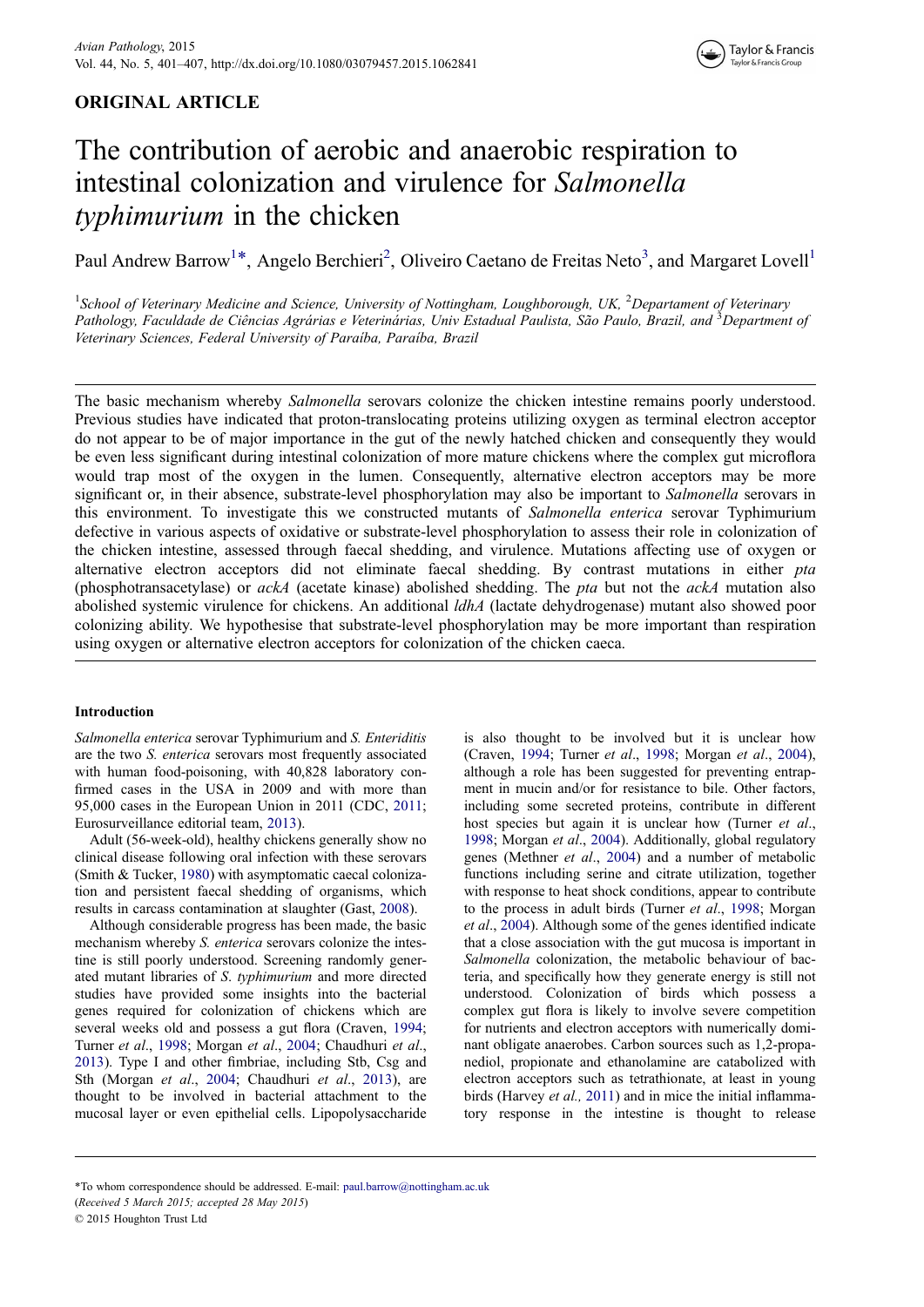ethanolamine and tetrathionate (Winter et al., [2010;](#page-7-0) Thiennimitr et al., [2011](#page-6-0)).

Salmonella and E. coli are able to derive their energy from a variety of carbon sources by respiration (Gennis & Stewart, [1996](#page-6-0)) or, if terminal electron acceptors are not available, by substrate-level phosphorylation through fermentation (Unden & Dünnwald, [2008\)](#page-7-0). Respiration is modular since a number of electron donors can be combined with a variety of terminal electron acceptors depending on the ambient redox conditions and substrate availability. Oxygen is the preferred electron acceptor since glucose catabolism allows for 10 NADH molecules which allows for 38 ATP molecules. In the absence of oxygen, a hierarchy of electron acceptors are selected on the basis of their availability and the redox environment. The spectrum of energy generated varies from  $O_2/H_2$  at +818 mV to fumarate/succinate at +30 mV (Gennis & Stewart, [1996\)](#page-6-0).

Since proton-translocating proteins utilizing oxygen do not appear to be important in the gut of the newly hatched chicken (Zhang-Barber et al., [1997](#page-7-0); Dhawi et al., [2011;](#page-6-0) Harvey et al., [2011\)](#page-6-0) they might be expected to be even less significant during intestinal colonization of chickens with the complex gut microflora trapping oxygen in the lumen. Multiplication of facultative anaerobes then takes place largely at the periphery of the lumen in contact with the mucosa where nutrients and oxygen will be present in higher concentrations (Poulsen et al., [1995;](#page-6-0) Harvey et al., [2011](#page-6-0)).

Alternative electron acceptors may be more significant or, in their absence, substrate-level phosphorylation may also be important. We have constructed a series of mutants of S. typhimurium defective in various aspects of oxidative or substrate-level phosphorylation to assess their role in colonization of the chicken intestine measured by faecal shedding and also for virulence for the chicken. Our model of colonization uses newly hatched chickens administered a gut flora preparation to reduce any variation in susceptibility that might occur from birds acquiring their own.

#### Materials and Methods

Bacteria and culture conditions. S. enterica serovar Typhimurium F98 is virulent for chickens and also colonizes the chicken alimentary tract (Turner et al., [1998\)](#page-6-0). For ease of enumeration in the alimentary tract, spontaneous nalidixic acid-resistant mutant derivatives of this strain were used which were produced by selection on nutrient agar (Oxoid, Basingtoke, UK) containing sodium nalidixate (50μg/ml). This has been found previously not to affect their virulence (Smith & Tucker, [1980](#page-6-0)).

Unless otherwise stated, broth cultures consisted of 10-ml volumes of LB broth (Difco, Nottingham, UK) incubated for 24 h at 37°C in a shaking incubator (150 rpm). For all cultures these contained between  $1 \times 10^9$  and  $3 \times 10^9$  $CFU$  ml<sup>-1</sup>.

Production of mutants. We produced a series of tagged deletion mutations in genes affecting the ability to utilize different terminal electron acceptors ([Table 1](#page-3-0)) using standard allele replacement technology as described previously (Turner et al., [2003\)](#page-7-0). All mutations were transduced into a fresh parental background using bacteriophage P22 and selecting for antibiotic resistance. The mutants were checked by PCR using primers from the 3ʹ end of the cassette and the 5ʹ end of the structural gene which generated a single DNA fragment in each of the mutants but not in the parent strain. Chloramphenicol sensitivity ensured that the mutants were the result of a double cross-over event that did not include pDM4 DNA.

Mutations in  $nu \overline{G}$  cyd, cyo and atp have been characterised previously (Zhang-Barber et al., [1997](#page-7-0)). Under aerobic conditions mutants grew more slowly than the parent. Mutations in *dmsA* and *frdA* were unable to grow anaerobically on formate as electron donor and DMSO or fumarate,

respectively, as electron acceptor; torC and narG/narZ/napA mutants were unable to grow anaerobically with lactate as carbon source and either TMAO or nitrate, respectively, as electron acceptor. The pta and ackA mutants were unable to use acetate as a carbon source and were nonmotile. Double mutants were produced in the same way and by transducing one mutation into the strain housing the second mutation checking genotype by PCR.

The Lambda-Red techinique (Datsenko & Wanner, [2000\)](#page-6-0) was used to generate two additional mutants inactivating the  $p(x)$  and  $ldhA$  genes. The kanamycin cassette  $(Km<sup>r</sup>)$  replaced the open reading frame of  $poxB$  gene and a chloramphenicol cassette ( $Cm<sup>r</sup>$ ) replaced *ldhA* gene.  $Cm<sup>r</sup>$  and  $Km<sup>r</sup>$ colonies were selected on nutrient agar (Oxoid) containing chloramphenicol or kanamycin at concentration of 20 and 25 μg/ml, respectively. The correct site of insertion of each cassette was checked by PCR with selected colonies. After confirming the mutations, the  $p(x)$  and  $ldhA$  mutations were transduced to a clean background using P22.

Experimental animals. Specified pathogen-free (SPF) Rhode Island Red chickens were used. These are susceptible to systemic salmonellosis. They were housed in metal cages held at 30°C at 1 day of age, decreasing to 20°C at 3 weeks of age. They were reared on a vegetable-based protein diet (Special Diet Services, Manea, UK). Chickens were used within 24 h of hatching.

Intestinal colonization. Groups of 20 chickens, less than 24h old, were received as newly hatched.. Fresh faeces from an adult (40-week-old) SPF hen were incubated in 10 ml LB broth statically overnight at 37°C and 0.1 ml of this broth culture was administered to each bird within 24 h of hatching to provide a gut flora (Barrow et al., [2003\)](#page-6-0). Four days later 0.1 ml of an overnight LB broth culture of the Salmonella strain to be tested was administered to each chicken in the group.

The experimental design is described in [Table 2](#page-3-0). To assess intestinal colonizsation, three experiments were carried out. In experiment 1, chickens were divided in seven groups of 20 and then challenged with mutants with the inability to use oxygen as terminal electron acceptor and also with a pta mutant (groups 1 to 6); chickens of group 7 received the parent strain which was included as a control for comparison. Faecal excretion was assessed by taking cloacal swabs at weekly intervals for a period of 6 weeks.

In experiment 2, chickens were divided in 14 groups of 20 and then challenged with mutants with inabilities to use alternative electron acceptors and also with pta and ackA mutants (groups 1 to 13); one group of chickens received the parent strain and was included as control for comparison. Faecal excretion was assessed by taking cloacal swabs weekly for four weeks. The *ldhA* and  $poxB$  mutants together with the parent strain were assessed in a third experiment involving groups of 20 birds.

Cloacal swabs were plated in a standard manner (Smith & Tucker, [1980\)](#page-6-0) on Brilliant Green agar (Oxoid) containing sodium nalidixate (20 μg/ml) and novobiocin (1 μg/ml). The number of birds at each time point expressed as a percentage which were excreting was calculated. Excretion rates were compared to that in the control group by Chi-square analysis.

Virulence assays. Virulence was assessed by oral inoculation of groups of birds with 0.1 ml (20 chickens within 24 h of hatching) of an undiluted culture of selected strains. Morbidity and mortality were recorded over a 3-week period. Birds showing signs typical of salmonellosis were killed humanely. Signs in chickens included anorexia and disinclination to drink, standing with head and wings lowered, and caked faeces around the vent. Mortality rates were analysed using the Chi-square test. Infection was confirmed by re-isolation of the inoculated strains from the liver.

### Ethical compliance

All experimental work involving animals was carried out under UK Home Office project and personal licences and was approved by the local Animal Welfare and Ethical Review Body. All laboratory health and safety procedures were complied with during the course of the reported work.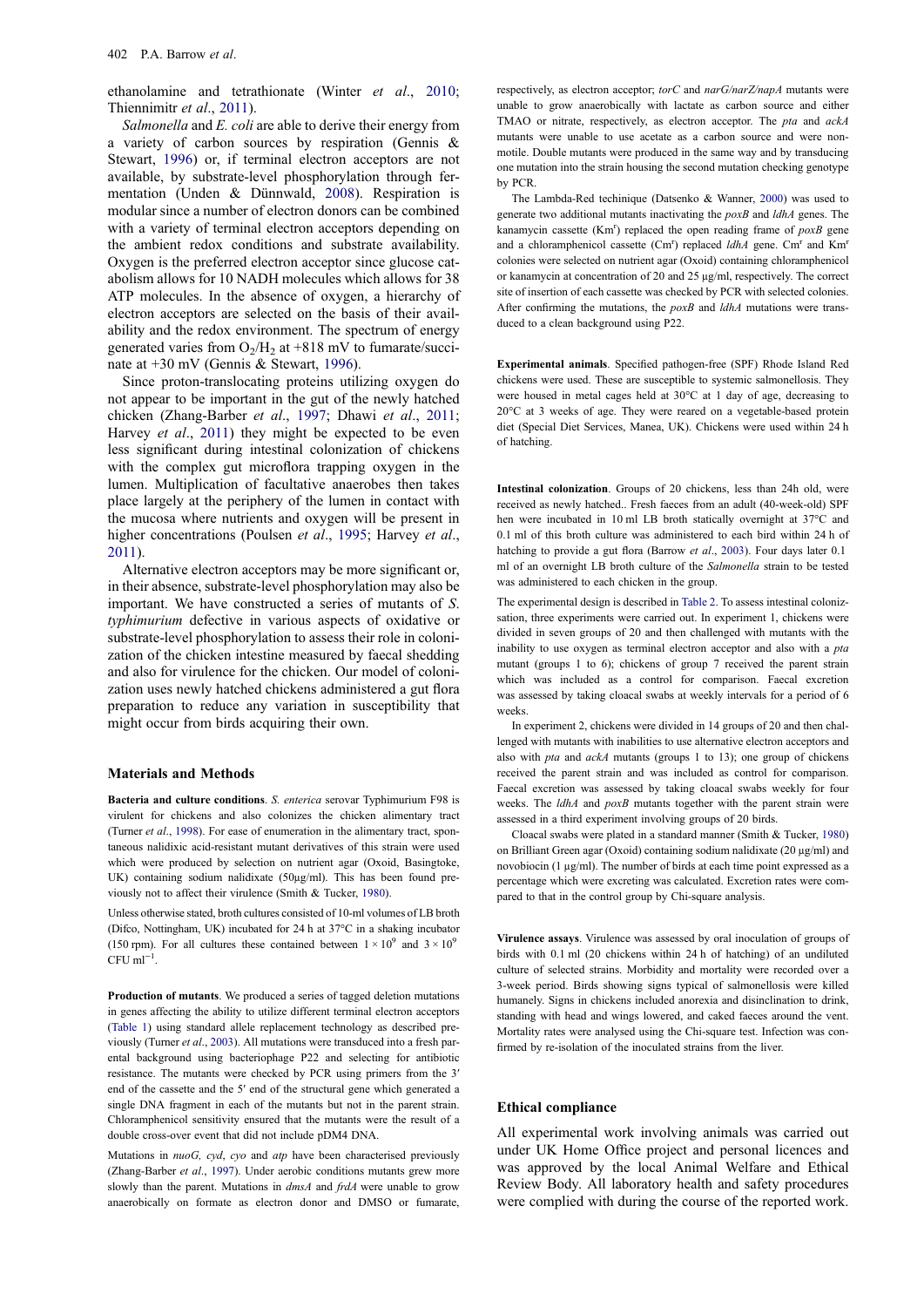<span id="page-3-0"></span>

|                              |                         | <i>Salmonella</i> strain (mutated gene) Function of mutated gene Relevant resistance (all strains are Nal <sup>r</sup> ) | Source or reference<br>Turner <i>et al.</i> (1998) |  |
|------------------------------|-------------------------|--------------------------------------------------------------------------------------------------------------------------|----------------------------------------------------|--|
| S. F98 (S.F98)               | Wild-type strain        |                                                                                                                          |                                                    |  |
| $S.F98$ ( $nuoG$ )           | NADH dehydrogenase I    | Km <sup>r</sup>                                                                                                          | Zhang-Barber et al. (1997)                         |  |
| $S.F98$ (cydA)               | cytochrome d oxidase    | Km <sup>r</sup>                                                                                                          | Zhang-Barber et al. (1997)                         |  |
| $S.F98$ (cyoA)               | cytochrome o oxidase    | Km <sup>r</sup>                                                                                                          | Turner <i>et al.</i> (2003)                        |  |
| $S.F98$ (atpB)               | $F_0F_1$ ATP synthase   | Km <sup>r</sup>                                                                                                          | Zhang-Barber et al. (1997)                         |  |
| $S.F98$ (atpH)               | $F_0F_1$ ATP synthase   | Spc <sup>r</sup>                                                                                                         | Zhang-Barber et al. (1997)                         |  |
| $S.F98$ (dmsA)               | DMSO reductase          | Km <sup>r</sup>                                                                                                          | This study                                         |  |
| S.F98 (phsA)                 | Thiosulphate reductase  | Km <sup>r</sup>                                                                                                          | This study                                         |  |
| S.F98 (torC)                 | TMAO reductase          | Spc <sup>r</sup>                                                                                                         | This study                                         |  |
| $S.F98$ (nar $G$ )           | Nitrate reductase       | Km <sup>r</sup>                                                                                                          | This study                                         |  |
| S. F98 (narZ)                | Nitrate reductase       | Spc <sup>r</sup>                                                                                                         | This study                                         |  |
| $S. F98$ (nar $G$ ,nar $Z$ ) | Nitrate reductase       | $Spcr$ , $Kmr$                                                                                                           | This study                                         |  |
| S. F98 (narG,napA)           | Nitrate reductase       | $Spcr$ , $Kmr$                                                                                                           | This study                                         |  |
| S. F98 (narZ,napA)           | Nitrate reductase       | $Spcr$ , $Kmr$                                                                                                           | This study                                         |  |
| S. F98 (napA)                | Nitrate reductase       | $Spcr$ , $Kmr$                                                                                                           | This study                                         |  |
| S. F98 (frdA)                | fumarate reductase      | Km <sup>r</sup>                                                                                                          | This study                                         |  |
| S. F98 ( <i>pta</i> )        | phosphotransacetylase   | Km <sup>r</sup>                                                                                                          | This study                                         |  |
| S. F98 (ackA)                | acetate kinase          | Km <sup>r</sup>                                                                                                          | This study                                         |  |
| S. F98 (trR)                 | tetrathionate reductase | Km <sup>r</sup>                                                                                                          | This study                                         |  |
| S. F98 (trS)                 | tetrathionate reductase | Km <sup>r</sup>                                                                                                          | This study                                         |  |
| S. F98 $(poxB)$              | pyruvate oxidase        | Km <sup>r</sup>                                                                                                          | This study                                         |  |
| S. F98 (ldhA)                | lactate dehydrogenase   | $\text{Cm}^r$                                                                                                            | This study                                         |  |

Table 1. Salmonella Typhimurium wild-type and mutant strains used in this study.

Nal<sup>r</sup> = sodium nalidixate resistant; Km<sup>r</sup> = kanamycin resistant; Cm<sup>r</sup> = chloramphenicol resistant; Spc<sup>r</sup> = spectinomycin resistant.

#### Results

Faecal excretion. The patterns of faecal excretion over a period of 6 weeks, in comparison with the parental S. typhimurium F98, of strains with mutations in  $nuG$ , cyoA, cydA, atpB, atpH or pta are shown in [Figure 1.](#page-4-0) The patterns for the  $nu\sigma G$  and  $c\gamma dA$  mutants were very similar to that of the parent strain. The  $cyoA$ ,  $atpB$  and  $atpH$ mutants showed a reduced duration of excretion which was statistically significant ( $P < 01$ ). The *pta* mutant was eliminated rapidly not being isolated after 2 weeks postinoculation.

The faecal excretion of mutants with the inability to use alternative electron acceptors over a period of 4 weeks is shown in [Figure 2.](#page-4-0) The pta and ackA mutants were not isolated at all during the experiment. Although some variation was observed between the other strains in the initial phase of the experiment, apart from ackA and pta, the only two mutants to show a marked reduction in excretion in comparison with the parent strain were the double mutant  $n a r G$ ,  $n a p A$  $(P < .05)$  and the *torC* mutant  $(P < .01)$ , although these were still being excreted by a small number of birds at the end of the experiment (4 weeks). In birds challenged with the  $torC$ mutant, a reduced level of excretion was observed from weeks one to four of monitoring  $(P < .01)$ . Apart from the

narG,napA, torC, pta and ackA mutants none of the differences in excretion by the other mutants was significant  $(P > .05)$ . The apparent inability of the *pta* and *ackA* mutants to colonize the chicken intestine was not a result of inability to culture these strains since both were able to grow on the selective Brilliant Green agar when inoculated from a broth culture which also grew well.

Two enzymes responsible for anaerobic metabolism of pyruvate to lactate (lactate dehydrogenase, ldhA) or for oxidation to acetate (pyruvate oxidase, poxB) were also assessed independently for their contribution to colonization ability [\(Figure 3](#page-5-0)). Both ldhA and poxB mutants were shed in the faeces much less than was the parent strain, the reduction being much more marked in the case of  $ldhA$  ( $P < .01$ ) with no isolations beyond 2 weeks post-inoculation.

Virulence. The virulence of the mutants unable to utilize anaerobic electron acceptors for newly hatched chickens is shown in [Table 3.](#page-5-0) Virulent Salmonella strains produced a systemic disease with high morbidity. Most mutants, including the ackA mutant, were fully or almost completely virulent in chickens. The ttrS and ttrB mutants produced reduced morbidity which was statistically significant with re-isolation of the inoculated strain from the livers of

Table 2. Experimental design of intestinal colonization assay.

| Number of groups of 20<br>chickens<br>Experiment<br>Duration |         |    | Strains used to challenge birds                                                                                                                                           |
|--------------------------------------------------------------|---------|----|---------------------------------------------------------------------------------------------------------------------------------------------------------------------------|
|                                                              | 6 weeks |    | $nuoGa$ , cyo $Aa$ , cyd $Aa$ , atp $Ba$ , atp $Ha$ , ptu and parent strain                                                                                               |
|                                                              | 4 weeks | 14 | nar $G^b$ , nar $Z^b$ , narZ,nar $G^b$ , nap $A^b$ , narZ,nap $A^b$ , nar $G$ ,nap $A^b$ , frd $A^b$ , dms $A^b$ ,<br>$torC^b$ , $trB^b$ , $trS^b$ , pta, ackA and parent |
|                                                              | 4 weeks |    | $ldhA$ , $poxB$ and parent                                                                                                                                                |

<sup>a</sup>Strains with inability to utilize oxygen as terminal electron acceptor.

<sup>b</sup>Mutants with inability to utilize alternative electron acceptors.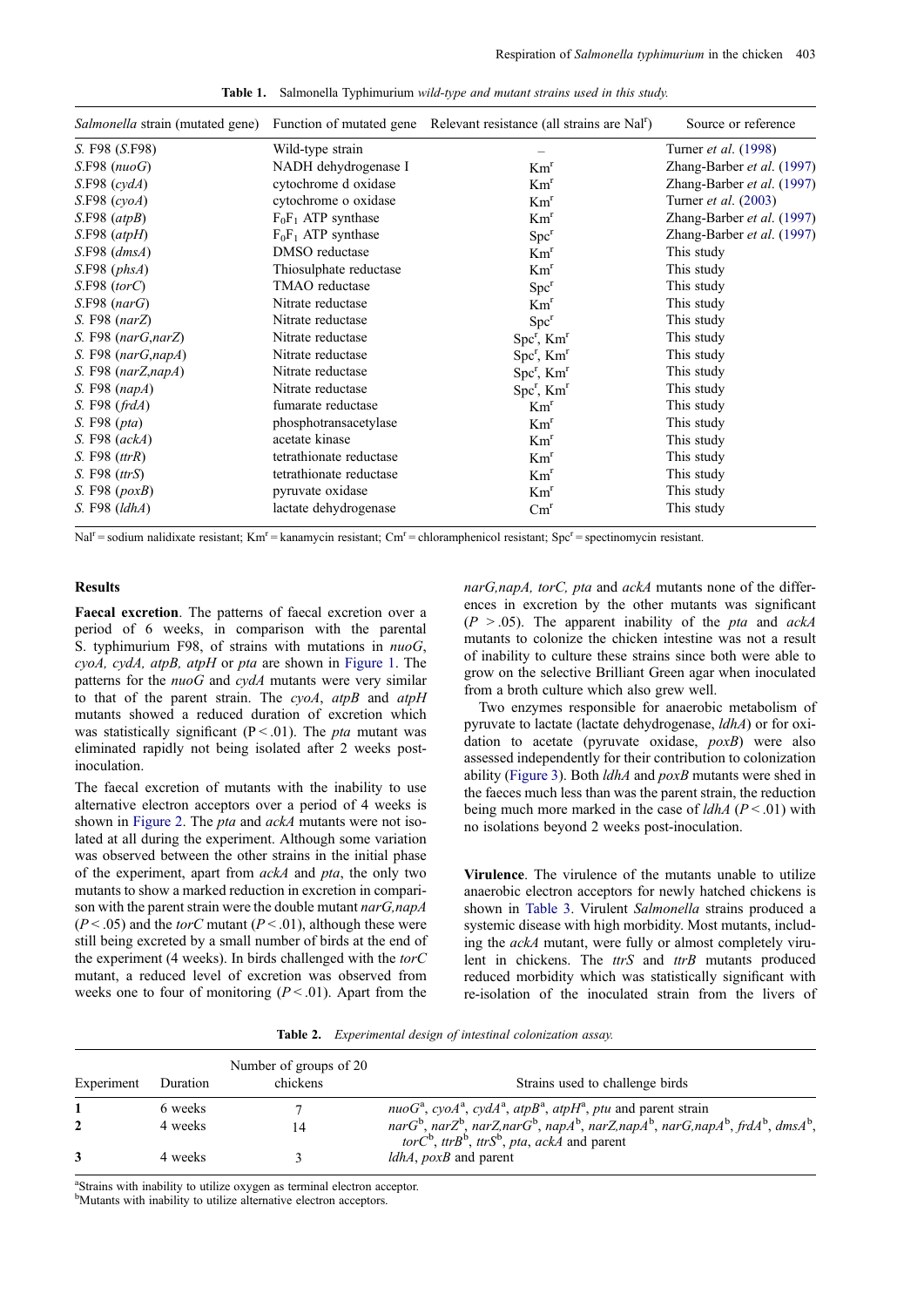<span id="page-4-0"></span>

Figure 1. Faecal excretion of mutants with inability to use oxygen as terminal electron acceptor or of pta mutant. Asterisks mean significant difference between the percentage of excretion of mutant and parent strain during the experiment (\* $P < .01$ ).

diseased chickens. The pta mutant produced no morbidity and the strain was not re-isolated from the livers when the experiment was terminated after 3 weeks.

#### Discussion

Our model, using newly hatched chickens administered with a gut flora preparation, has been used previously to ensure that all birds have obtained an identical flora rather than relying on natural acquisition which can introduce variation in susceptibility (Barrow et al., [2003](#page-6-0)).

Terminal electron acceptors for respiration used in the presence of oxygen or under anaerobic redox conditions did not appear to be essential for effective colonization, measured by faecal shedding, when mutated individually or, in the case of different nitrate reductases, when combined into double mutants.

Mutations affecting the function of NADH dehydrogenase I and cytochrome d-oxidase have been found to contribute little to the growth of S. typhimurium in the newly hatched chicken, where most Salmonella multiplication takes place at the lumen/mucosal border (Harvey et al., [2011](#page-6-0)) as in the mouse (Winter et al., [2013](#page-7-0)). Previous work also showed little effect of mutations in cydA or atpH on

metabolism in the gut of young chickens (Zhang-Barber et al., [1997\)](#page-7-0). In the present study, the  $atpH$  mutant was also less able to colonize the alimentary tract. In mutants which do not have a functional  $F_0F_1$  ATP synthase energy generation is largely replaced by substrate-level phosphorylation. Under anaerobic conditions such mutants are nonmotile because the proton motive force is not generated which itself drives the flagellar motor and is also responsible for uptake of a number of nutrients (Stewart et al., [2002](#page-6-0)).

None of the mutations affecting individual alternative electron acceptors reduced colonization to the extent of complete elimination of the mutants. The exception was perhaps the  $torC$  mutant where colonization was significantly reduced although some chickens were still excreting at the end of the experiment. The torC gene is the first in the torCAD operon which is associated with the generation of a proton motive force using a variety of N- and S-oxides including TMAO, pyridine N-oxide, DMSO and tetramethylene sulphoxide. In contrast, mutations in dmsA affect DMSO reductase but this enzyme complex can also use a wide spectrum of electron acceptors, including the substrates used by Tor. In E. coli DMSO reductase is required for specific respiration with DMSO or methionine sulphoxide as the substrate. Therefore, as in mice (Jones et al., [2011\)](#page-6-0),



Figure 2. Faecal excretion of mutants with inability to utilize alternative electron acceptors and of pta and ackA mutants. Asterisks mean significant difference between the percentage of excretion of mutant and parent strain in four weeks of experiment (\*P< .05, \*\*P< .01).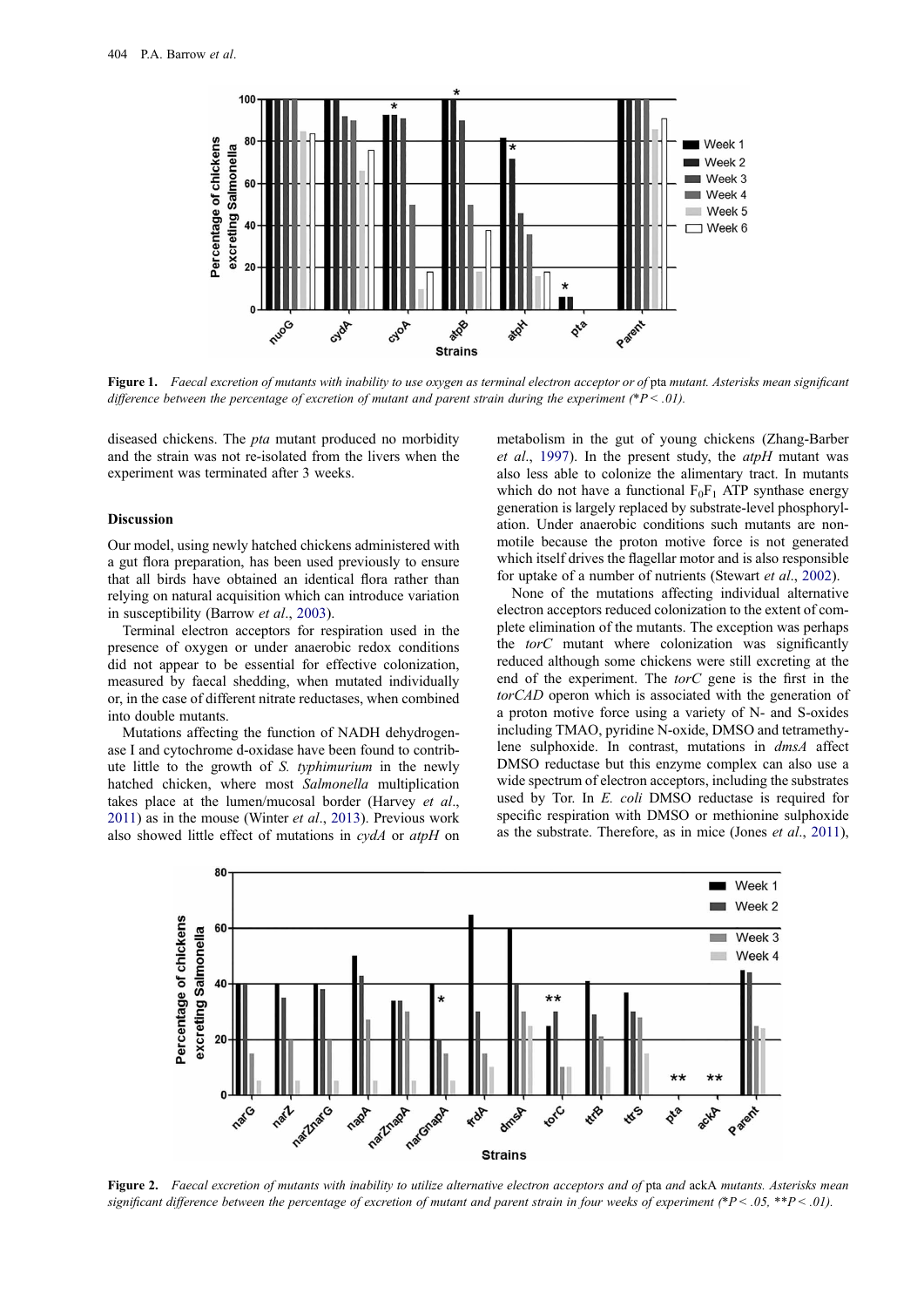<span id="page-5-0"></span>

Figure 3. Faecal excretion of ldhA and poxR mutants. Asterisks mean significant difference between the percentage of excretion of mutant and parent strain during the experiment  $(*P < .01)$ .

N- or S-oxide compounds in the chicken intestine appear to be available to S. typhimurium as electron acceptors.

Apart from the double mutant narG,napA, mutants with affected utilization of nitrate as electron acceptor had no considerable changes in their colonization ability. Nitrate reduction is energetically more favourable than other nonoxygen electron acceptors. E. coli and Salmonella have multiple nitrate reductases. Fumarate reductase, which is able to use a variety of electron donors and generates a proton motive force, did not appear to be important in faecal shedding.

The *ttrR* and *ttrS* genes encode regulatory proteins of the tetrathionate reductase operon (Price-Carter et al., [2001\)](#page-6-0) responsible for the anaerobic degradation of 1,2-propanediol and ethanolamine using cobalamin as cofactor. Infection of mice with S. typhimurium results in inflammation releasing ethanolamine as a result of host epithelial cell degradation (Thiennimitr et al., [2011\)](#page-6-0) but also generates tetrathionate as a result of reactive oxygen species on sulphur compounds in the gut (Winter et al., [2010](#page-7-0)). Combinations of ttr, pdu  $(1,2)$ propanediol degradation), eut (ethanolamine degradation), cob and cbi (cobalamin synthesis) and btu (cobalamin uptake) mutations were also found not to affect colonization in the chicken in a major way (Barrow, Berchieri & Lovell, unpublished results). This may also reflect the extensive metabolic flexibility in enteric bacteria and the ability to utilize melibiose and ascorbate as carbon sources in vivo

Table 3. Virulence of mutants for newly hatched chickens.

| Mutant       | Number of chickens dead or killed<br>of 20 infected orally | $\chi^2$ | $\boldsymbol{P}$ |
|--------------|------------------------------------------------------------|----------|------------------|
| narG         | 20                                                         |          |                  |
| narZ         | 19                                                         |          |                  |
| napA<br>narZ | 20                                                         |          |                  |
| narG<br>napA | 20                                                         |          |                  |
| napA<br>narZ | 20                                                         |          |                  |
| dmsA         | 20                                                         |          |                  |
| torC         | 20                                                         |          |                  |
| ttr S        | 12                                                         | 7.6      | < 0.01           |
| ttrB         | 8                                                          | 14.4     | < 0.01           |
| pta          | $\theta$                                                   | 36       | < 0.01           |
| ackA         | 19                                                         |          |                  |
| Parent       | 20                                                         |          |                  |

(Harvey et al., [2011](#page-6-0)). Microarray studies indicate a role for 1,2-propanediol and propionate in the gut of very young chickens (Harvey et al., [2011\)](#page-6-0), at least. In older birds these are likely to be metabolised via propionyl-CoA with the generation of ATP via substrate-level phophorylation.

The almost complete elimination of colonization in the ackA and pta mutants suggested a role for glycolysis and fermentation in energy generation during colonization of the caeca although additional perturbations in central metabolism may clearly also have contributed . In the gut carbon sources such as N-acetylglucosamine, N-acetylgalactosamine, d-galactose, fucose, sialic acid, glucuronate, galacturonate, gluconate and ethanolamine are likely to be important, some generated by the degradation of host cell membranes (Harvey et al., [2011\)](#page-6-0). With a fully active glycolytic pathway with glucose or related substrates, such as the above, much of the aerobic metabolic flux is directed at acetate production (Dittrich et al., [2005\)](#page-6-0). The production of acetate through the pta-ackA pathway from pyruvate via acetyl-CoA generates ATP for bacterial growth. Mutations in this pathway increase diversion to lactate production although normally this is thought to be a minor part of the normal flux in wild-type cells. Even under aerobic conditions a significant part of the metabolic flux is directed through the pta-ackA pathway with the generation of acetate. This is also likely to be the case with amino acids, such as threonine, which are deaminated to pyruvate. Morgan et al. ([2004\)](#page-6-0) found evidence for a significant role for threonine and serine metabolism in the chicken gut. However, the role of this pathway under these circumstances is unclear, that is, whether this is a primarily route for ATP generation or rather for recycling acetyl-CoA and NAD.

Fermentation is thus likely to be an important source of energy and for other vital processes during intestinal colonization in the chicken. In addition to its contribution to the energy balance in the cell, the *pta-ackA* pathway is also important in recycling acetyl-CoA (Pascal et al., [1981\)](#page-6-0) for NADH oxidation to maintain redox balance. Acetyl phosphate is also an internal global signalling molecule (McCleary & Stock, [1994](#page-6-0)), important for internal homeostasis and environmental signalling through its ability to take part in the phosphorylating reactions associated with two component signal transduction activity including the PhoP-PhoQ system and OmpR amongst others (Wanner, [1995](#page-7-0)). Acetyl phosphate may also be involved in the generation of polyphosphate, an important agent of internal ATP homeostasis (McMeechan *et al.*, [2007](#page-6-0)). Mutations in the pta-ackA pathway also affect regulation of a number of stress response genes encoding DnaK, GroEL, GroES and ClpB, some of which are associated with intestinal colonization and virulence (Wolfe, [2005](#page-7-0)).

In the chicken, the caeca are the main organs colonized and they go through cycles of emptying and filling 2–4 times a day involving soluble material (chyle) from the ileum with caecal bacteria alternating between periods of exponential and stationary phase (Barrow, unpublished results). Under conditions where respiration is possible the log phase growth is associated with acetate excretion with its import and utilization when stationary phase is reached (Wolfe, [2005\)](#page-7-0) coupled with increasing activity of pyruvate oxidase, the product of the  $poxB$  gene (Dittrich *et al.*, [2005](#page-6-0)). Pyruvate acts as a node with a branch point between lactate dehydrogenase catalysing the formation of lactate and pyruvate formate lyase which generates acetyl-CoA and ethanol or acetate the latter via phosphotransacetylase and acetate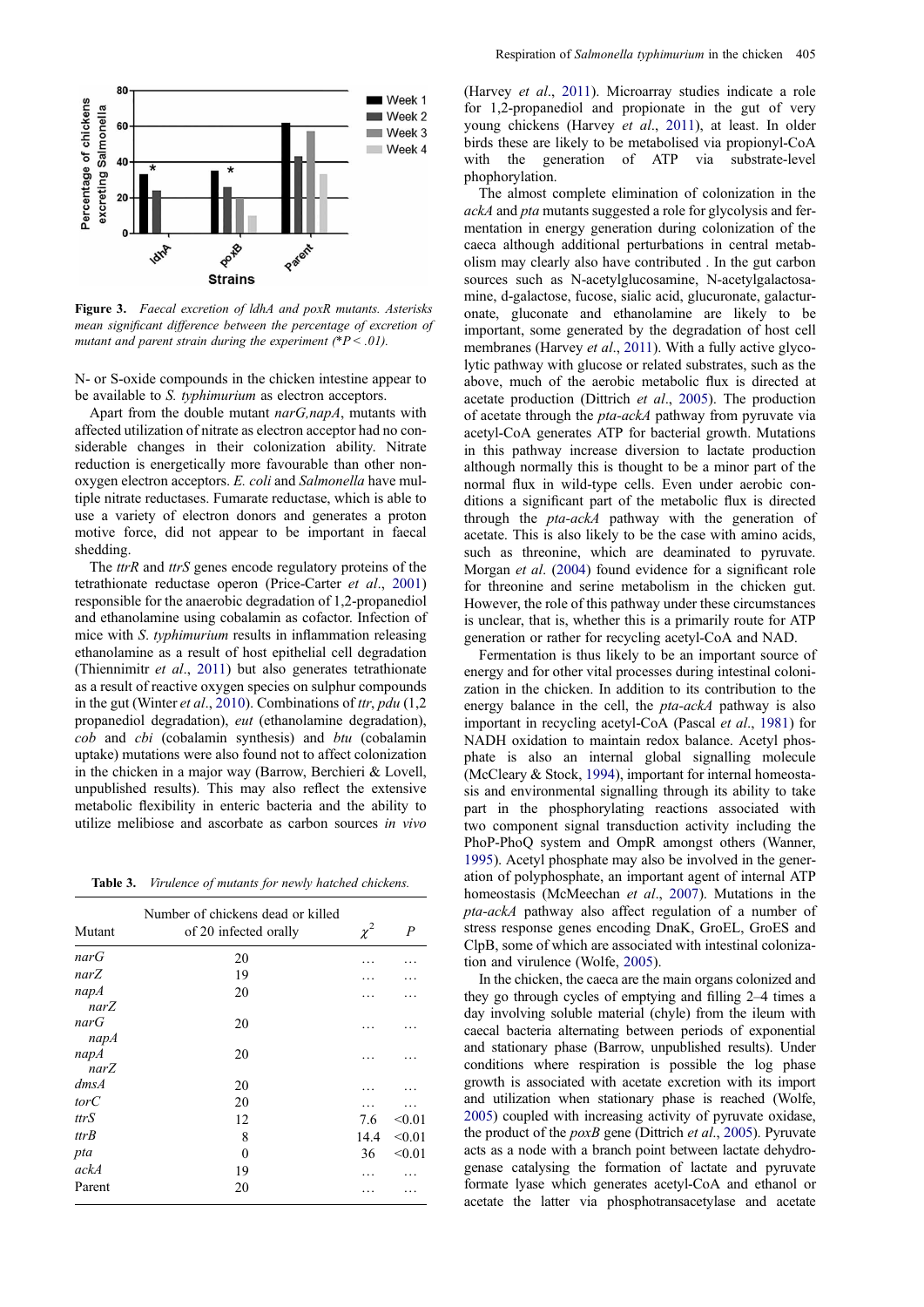<span id="page-6-0"></span>kinase. A mutation in *ldhA* should generate a greater flux through acetyl-CoA and increasing activity in Pta and AckA. The virtual elimination of colonization activity in the ackA and pta mutants suggests that these enzymes encode activity other than simply ATP generation and phosphorylation activity of acetyl phosphate.

The results of the virulence studies showed that none of the mutants which were compromised in their ability to use alternative electron acceptors were completely attenuated. We did find complete attenuation of the pta mutant for the chicken, as found previously by Kim et al. (2006) and a degreee of attenuation in the  $trB$  mutant. Phosphotransacetylase is not only involved in the interconversion of acetyl-CoA and acetyl phosphate but is involved in the utilization of propionate excreted during growth on 1,2-propanediol (Palacios et al., 2003) through the interconversion of propionyl-CoA and propionyl phosphate. Interestingly the ackA mutant was almost completely virulent. The ackA mutants are able to generate acetyl phosphate whereas pta mutants are not (Wolfe, [2005\)](#page-7-0) again indicating a contribution by acetyl phosphate to virulence.

Our results suggest that for intestinal colonization of the chicken caeca substrate-level phosphorylation is likely to be more imprtant than respiration involving anaerobic electron acceptors. The contribution of ackA and pta mutants to virulence in chickens was more difficult to interpret given the higher redox conditions during systemic infection.

## Funding

This work was supported by the National Council of Technological and Scientific Development (CNPq); the Sao Paulo Research Foundation (FAPESP); the Biotechnology and Biological Sciences Research Council (BBSRC) and the Department of the Environment and Rural Affairs (Defra).

#### References

- Barrow, P.A., Bumstead, N., Marston, K., Lovell, M.A. & Wigley, P. (2003). Faecal shedding and intestinal colonisation of Salmonella enterica in inbred chickens; the effect of host-genetic background. Epidemiology and Infection, 132, 117–126.
- Centers for Disease Control and Prevention. (2011). National Salmonella Surveillance Annual Data Summary, 2009. US Department of Health and Human Services, CDC.
- Chaudhuri, R.R., Morgan, E., Peters, S.E., Pleasance, S.J., Hudson, D.L., Davies, H.M., Wang, J., van Diemen, P.M., Buckley, A.M., Bowen, A. J., Pullinger, G.D., Turner, D.J., Langridge, G.C., Turner, A.K., Parkhill, J., Charles, I.G., Maskell, D.J. & Stevens, M.P. (2013). Comprehensive assignment of roles for Salmonella Typhimurium genes in intestinal colonization of food-producing animals. PLoS Genetics, 9, e1003456.
- Craven, S.E. (1994). Altered colonizing ability for the ceca of broiler chicks by lipopolysaccharide-deficient mutants of Salmonella Typhimurium. Avian Diseases, 38, 401–408.
- Datsenko, K.A. & Wanner, B.L. (2000). One-step inactivation of chromosomal genes in Escherichia coli K-12 using PCR products. Proceedings of the National Academy of Sciences of the United States of America, 97, 6640–6645.
- Dhawi, A.A., Elazomi, A., Jones, M.A., Lovell, M.A., Li, H., Emes, R.D. & Barrow, P.A. (2011). Adaptation to the chicken intestine in Salmonella Enteritidis PT4 studied by transcriptional analysis. Veterinary Microbiology, 153, 198–204.
- Dittrich, C.R., Bennett, G.N. & San, K.Y. (2005). Characterization of the acetate-producing pathways in Escherichia coli. Biotechnology Progress, 21, 1062–1067.
- Eurosurveillance editorial team. (2013). The European union summary report on trends and sources of zoonoses, zoonotic agents and foodborne outbreaks in 2011 has been published. Euro Surveillance, 18, 20449.
- Gast, R.K. (2008). Paratyphoid Infections. In M.Y. Saif, A.M. Fadly, J.R. Glisson, L.R. McDougald, L.K. Nolan & D.E. Swayne (Eds.), Diseases of Poultry (12 ed., pp. 636–665). Ames: Iowa State Press.
- Gennis, R.B. & Stewart, V. (1996). Respiration. In R. Curtiss III, J.L. Ingraham, E.C.C. Lin, L. B. Low, B. Maganasik, W.S. Reznikoff, M. Riley, M. Schaechter, H.E. Umbarger & F.C. Neidhardt (Eds.), Escherichia coli and Salmonella: Cellular and Molecular Biology (pp. 217–261). Washington, DC: American Society for Microbiology Press.
- Harvey, P.C., Watson, M., Hulme, S., Jones, M.A., Lovell, M., Berchieri, A. Jr., Young, J., Bumstead, N. & Barrow, P.A. (2011). Salmonella enterica serovar Typhimurium colonizing the lumen of the chicken intestine grows slowly and upregulates a unique set of virulence and metabolism genes. Infection and Immunity, 79, 4105–4121.
- Jones, S.A., Gibson, T., Maltby, R.C., Chowdhury, F.Z., Stewart, V., Cohen, P.S. & Conway, T. (2011). Anaerobic respiration of Escherichia coli in the mouse intestine. Infection and Immunity, 79, 4218–4226.
- Kim, Y.R., Brinsmade, S.R., Yang, Z., Escalante-Semerena, J. & Fierer, J. (2006). Mutation of phosphotransacetylase but not isocitrate lyase reduces the virulence of Salmonella enterica serovar Typhimurium in mice. Infection and Immunity, 74, 2498–2502.
- McCleary, W.R. & Stock, J.B. (1994). Acetyl phosphate and the activation of two-component response regulators. Journal of Biological Chemistry, 269, 31567–31572.
- McMeechan, A., Lovell, M.A., Cogan, T.A., Marston, K.L., Humphrey, T.J. & Barrow, P.A. (2007). Inactivation of ppk differentially affects virulence and disrupts ATP homeostasis in Salmonella enterica serovars Typhimurium and Gallinarum. Research in Microbiology, 158, 79–85.
- Methner, U., Barrow, P.A., Gregorova, D. & Rychlik, I. (2004). Intestinal colonization-inhibition and virulence of Salmonella phoP, rpoS and ompC deletion mutants in chickens. Veterinary Microbiology, 98, 37–43.
- Morgan, E., Campbell, J.D., Rowe, S.C., Bispham, J., Stevens, M.P., Bowen, A., Barrow, P.A., Maskell, D.J. & Wallis, T.S. (2004). Identification of host-specific colonization factors of Salmonella enterica serovar Typhimurium. Molecular Microbiology, 54, 994–1010.
- Palacios, S., Starai, V.J. & Escalante-Semerena, J.C. (2003). Propionyl coenzyme A is a common intermediate in the 1.2-propanediol and propionate catabolic pathways needed for expression of the prpBCDE operon during growth of Salmonella enterica on 1, 2-propanediol. Journal of Bacteriology, 185, 2802–2810.
- Pascal, M.C., Chippaux, M., Abou-Jaoudé, A., Blaschkowski, H.P. & Knappe, J. (1981). Mutants of Escherichia coli K12 with defects in anaerobic pyruvate metabolism. Journal of General Microbiology, 124,  $35-42$
- Poulsen, L.K., Licht, T.R., Rang, C., Krogfelt, K.A. & Molin, S. (1995). Physiological state of Escherichia coli BJ4 growing in the large intestines of streptomycin-treated mice. Journal of Bacteriology, 177, 5840–5845.
- Price-Carter, M., Tingey, J., Bobik, T.A. & Roth, J.R. (2001). The alternative electron acceptor tetrathionate supports B12-dependent anaerobic growth of Salmonella enterica serovar Typhimurium on ethanolamine or 1,2-propanediol. Journal of Bacteriology, 183, 2463–2475.
- Smith, H.W. & Tucker, J.F. (1980). The virulence of Salmonella strains for chicken: their excretion by infected chickens. Journal of Hygiene, 84, 479–488.
- Stewart, V., Lu, Y. & Darwin, A.J. (2002). Periplasmic nitrate reductase (NapABC enzyme) supports anaerobic respiration by Escherichia coli K-12. Journal of Bacteriology, 184, 1314–1323.
- Thiennimitr, P., Winter, S.E., Winter, M.G., Xavier, M.N., Tolstikov, V., Huseby, D.L., Sterzenbach, T., Tsolis, R.M., Roth, J.R. & Bäumler, A. J. (2011). Intestinal inflammation allows Salmonella to use ethanolamine to compete with the microbiota. Proceedings of the National Academy of Sciences of the United States of America, 108, 17480– 17485.
- Turner, A.K., Lovell, M.A., Hulme, S.D., Zhang-Barber, L. & Barrow, P.A. (1998). Identification of Salmonella Typhimurium genes required for